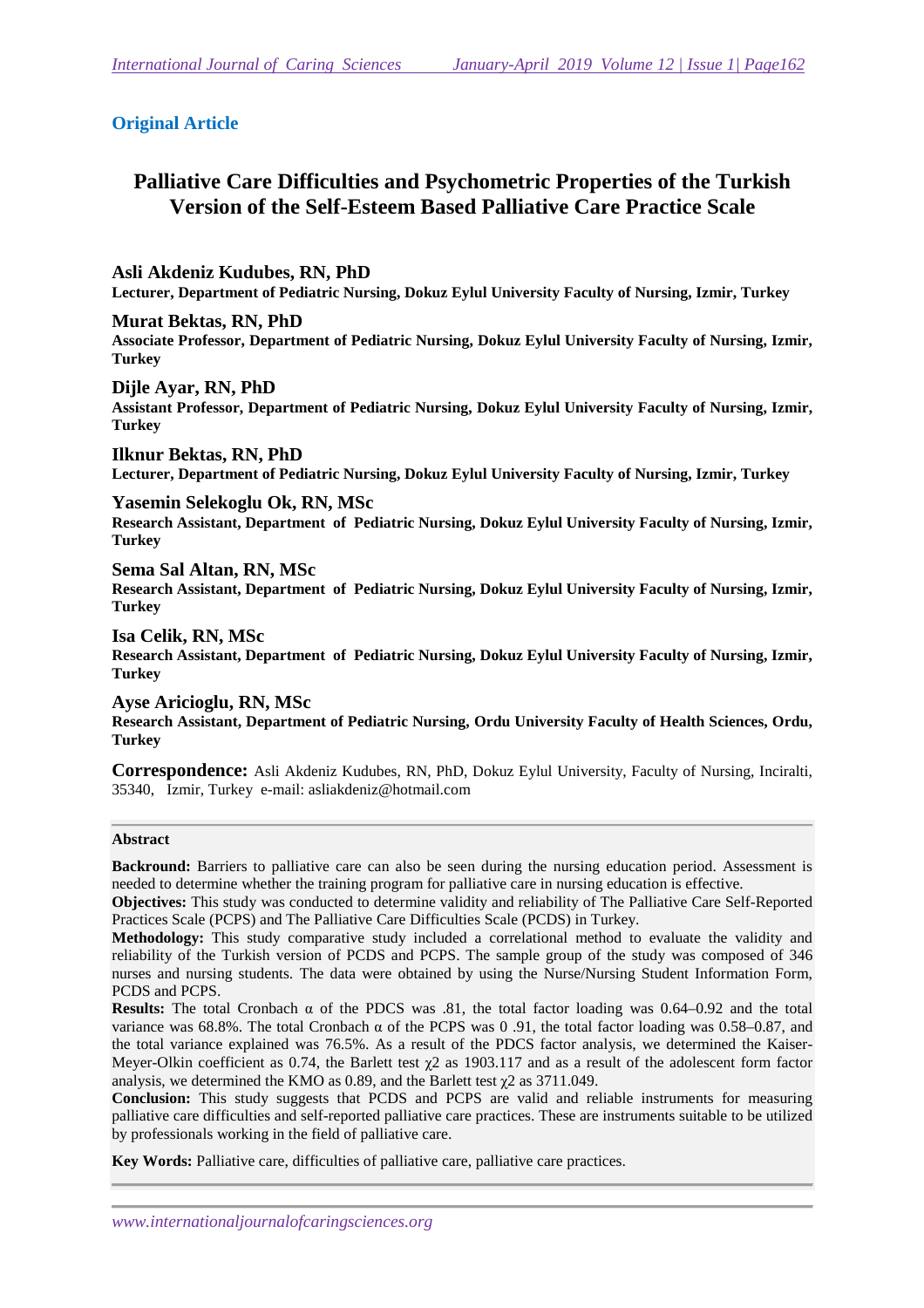# **Introduction**

Palliative care includes the care of the patients who have chronic diseases (Currow et al., 2009). Palliative care begins when the illness is diagnosed and continues regardless of whether the individual has received treatment (Grant et al., 2009). The World Health Organization (WHO) defines palliative care as "an approach that improves the quality of life of patients and their families facing the problem associated with life-threatening illness, through the prevention and relief of suffering by means of early identification and impeccable assessment and treatment of pain and other problems, physical, psychosocial and spiritual." WHO emphasizes the importance of starting palliative care in the early stages of a disease (WHO, 2010).

Elimination of the problems patients and families experience at every stage of the chronic illness, and the care is focused on improving the quality of life that can be achieved by palliative care (Lanken and Paul, 2011). The most effective way in which patients and health professionals cope with multiple symptoms during the care or treatment can be achieved by palliative care support aimed at symptom control (Uysal et al., 2015). It has been reported that severity of symptoms such as pain, dyspnea, insomnia, and anxiety decreased, and the survival period and psychological wellbeing increased in patients receiving palliative care (Modonesi et al., 2005; Temel et al., 2010). Palliative care is best applied through predicting and focusing on common symptoms by health personnel in the palliative care team, e.g., doctors, nurses, psychologists, social workers, and dietitians, as well as planning patient care and directing health care needs. Identification of the symptoms associated with chronic diseases and treatment of the symptoms experienced with appropriate interventions will also yield beneficial results in planning health staff training for symptom control. To provide the most appropriate palliative care, it is necessary for the health personnel to be aware of the level of their knowledge, skills, and experience, to develop self-esteem, and to receive appropriate education to eliminate the existing deficiencies (Uysal et al., 2015).

Palliative care is an important part of nursing care. However, lack of knowledge and skills in palliative care among health professionals is one of the most common obstacles to quality care. Other obstacles to palliative care include

unnecessary stays of palliative care patients in intensive care units, lack of continuation of palliative care in the home environment, having the patient difficulty in being accepted in the family the family incidence of acute problems, and legal disruptions in (Lynch et al., 2010). For this reason, when creating programs for palliative care in nursing education, topics related to these areas should be added (Wiener et al., 2015).

Barriers to palliative care can also be seen during the nursing education period. Assessment is needed to determine whether the training program for palliative care in nursing education is effective. Such assessments are important for identifying, re-organizing, and preparing for a career in nursing education (Wiener et al., 2015). Thus, a valid and reliable instrument is needed to measure their self-esteem and the challenges of the palliative care for health care personnel. In addition, there is a need for more valid and reliable instruments to increase the number of these studies in Turkey. This study aims to test the validity and reliability of the Palliative Care Self-Reported Practices Scale (PCPS) and the Palliative Care Difficulties Scale (PCDS), developed by Nakazawa et al. in 2010, in Turkey.

**Aims:** This study comparative study included a correlational method to evaluate the validity and reliability of the Turkish version of PCDS and PCPS.

#### **Methodology Population and sample**

To conduct the validity and reliability study of PCDS (15 items) and PCPS (18 items), 10 nurses and or nursing students were included per item and 150 nurses and or nursing students for PCDS and 180 for PCPS were calculated. A total of 200 nurses or nursing students were planned to be included in the study to determine the stability of the scale. There is also another method which was suggested for the sample size and it included three rules as 5s, 10s and 100s rule. It was emphasized that the researcher should include at least five individuals for each item in order to perform the factor analysis. There should also be 10 individuals for each item unless there is a problem about connecting with people (Sencan, 2005).

The study was conducted between April 15 and July 15, 2016 with a total of 346 participants, including 41 clinical nurses working in a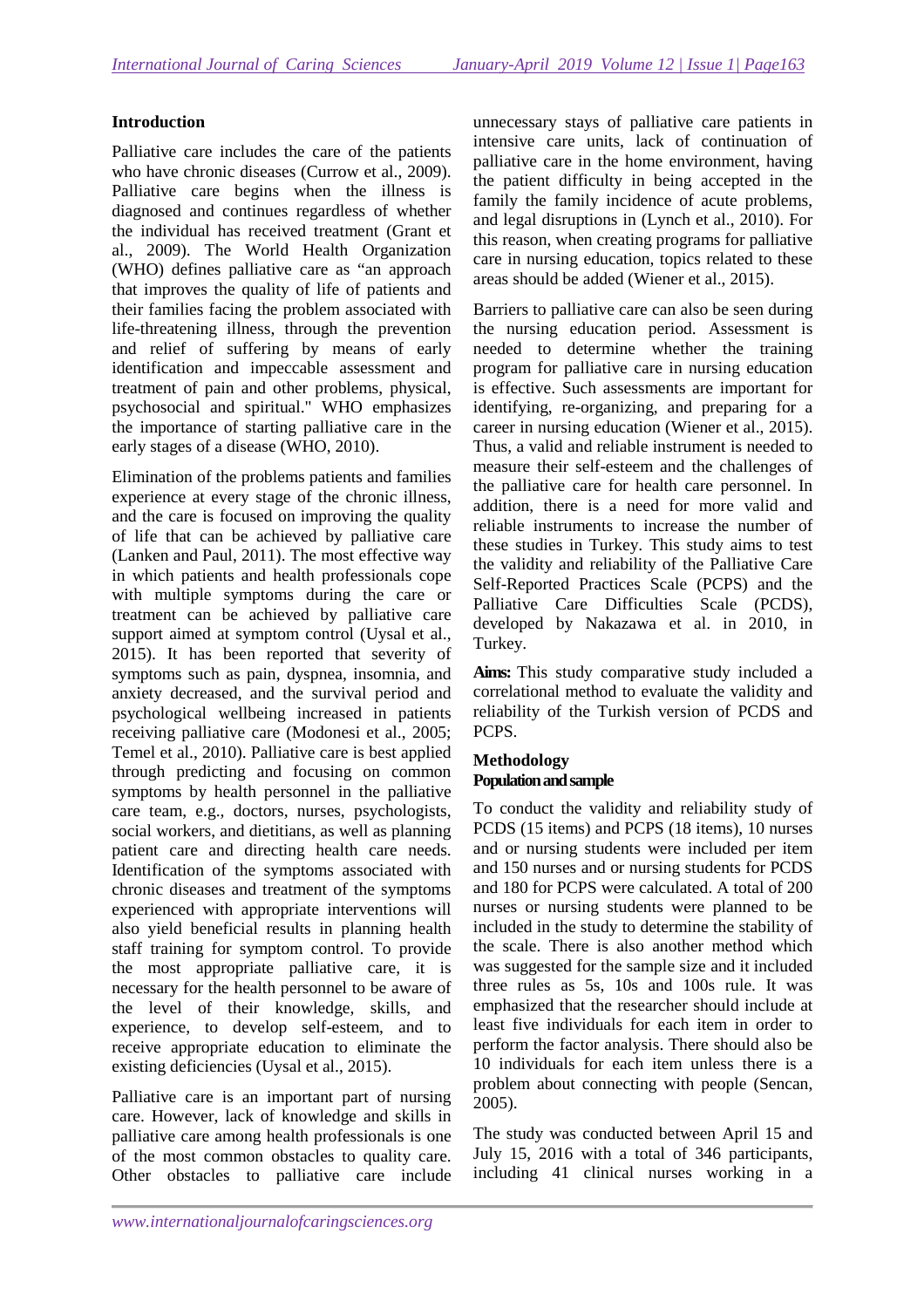university hospital, internal surgery, oncology and pediatrics clinics, and 305 nursing students studying at a university nursing faculty.

The inclusion criteria for participation were to be over 18 years of age and to participate in the study voluntarily.

#### **Data Collection Instruments**

The Nursing/Nursing Student Information Form, PCDS, and PCPS were used for the collection of research data.

**Nurse/Nursing Student Information Form:** This form consists of 4 descriptive questions asking socio-demographic characteristics: age and gender (for all the participants); the clinics where they work employment periods; education and receiving palliative care education status (for the nurses); the classes and receiving palliative care education status (for the nursing students)

**Palliative Care Difficulties Scale (PCDS):** This scale, a special scale developed to conceptualize the difficulties of palliative care, was developed by Nakazawa et al. (2010). It consists of 15 items defining palliative care difficulties. The subscale consists of 5 items: communication among the teams (items 1–3), communication with patient and family (items 4–6), expert support (items 7– 9), reduction of symptoms (items 10–12), and communication coordination (items 13–15). The factor loadings in the subdimension range, with Cronbach alpha coefficients in parentheses, is 0.80–0.95 (0.93) for communication among the teams; 0.74–0.94 (0.91) for communication with patient and family; 0.63–0.99 (0.92) for expert support; 0.67–0.95 (0.87) for symptom reduction; and 0.70–0.85 (0.85) for communication coordination. Test-retest values of the scale ranged between 0.61 and 0.69. In the scale prepared in the form of five-point Likert system, the questions are answered " $1 =$  never, 5  $=$  very much". A minimum of 15 and maximum of 75 points are scored in the scale. A minimum of 3 and maximum of 15 points are scored in each subscale items. The increase in the score indicates that the difficulties experienced by palliative caregivers increase.

**Palliative Care Self-Reported Practices Scale (PCPS):** This scale, developed by Nakazawa et al. (2010), is a self-report scale that assesses the situations in which how the nurses' palliative care recommendations are applied in the clinic. The scale consists of 18 items and 6 subdimensions, including dying-phase care (items 1–3), patient and family centered care (items 4–

6), pain (items  $7-9$ ), delirium (items  $10-12$ ), dyspnea (items 13–15), and communication (items 16–18). The factor loadings in the subscales range, with Cronbach alpha coefficients in parentheses, is 0.63–0.92, (0.90) for dying-phase care, 0.60–0.92 (0.90) for patient and family centered care, 0.56–0.93 (0.91) for pain, 0.48–0.82, (0.85) for delirium, 0.53-0.79 (0.89) for dyspnea and 0.43–0.68 (0.80) for communication. Test-retest values of the scale range from 0.64 to 0.74. In the scale in a fivepoint Likert system, the questions are answered " $1 =$  Never,  $5 =$  Always". A minimum of 18 and maximum of 90 points are scored in the scale. A minimum of 3 and a maximum of 15 points are scored in each subscale item. The increase in the score has resulted from the increased palliative care practices.

# **Stages of the Study**

The stages to be followed in PDCS and PCPS development and the validity and reliability analyses are explained as follows;

**Language Validity of the Scale:** The most appropriate sentence structure in the target language, the use of idiomatic expressions, and the elements that are completely foreign to culture should be considered when interpreting the scale (Sencan, 2005). For this purpose, written permission was obtained from Nakazawa by e-mail for adaptation and use of the scales in Turkish.

The scales were translated From English to Turkish by three linguists separately. After the scales were translated into Turkish, the researchers' group work and the Turkish form of the scales were rearranged and edited by an expert in Turkish. Both Turkish and English versions of the scales were edited once more by another linguist, expert in Turkish and English.

**Stage of Expert Opinion:** It is recommended that at least three experts be consulted to determine the equivalence of the items on the form being translated (Akgul, 2003; Sencan, 2005). Eight experts were consulted for the scale as translated into Turkish. Opinions of eight specialists were received about the scales (five academic members from the Department of Pediatric Health and Diseases Nursing, two academic members from the Department of Oncology Nursing and one academic member from the Department of Psychiatric Nursing). The scale form was given to the specialists and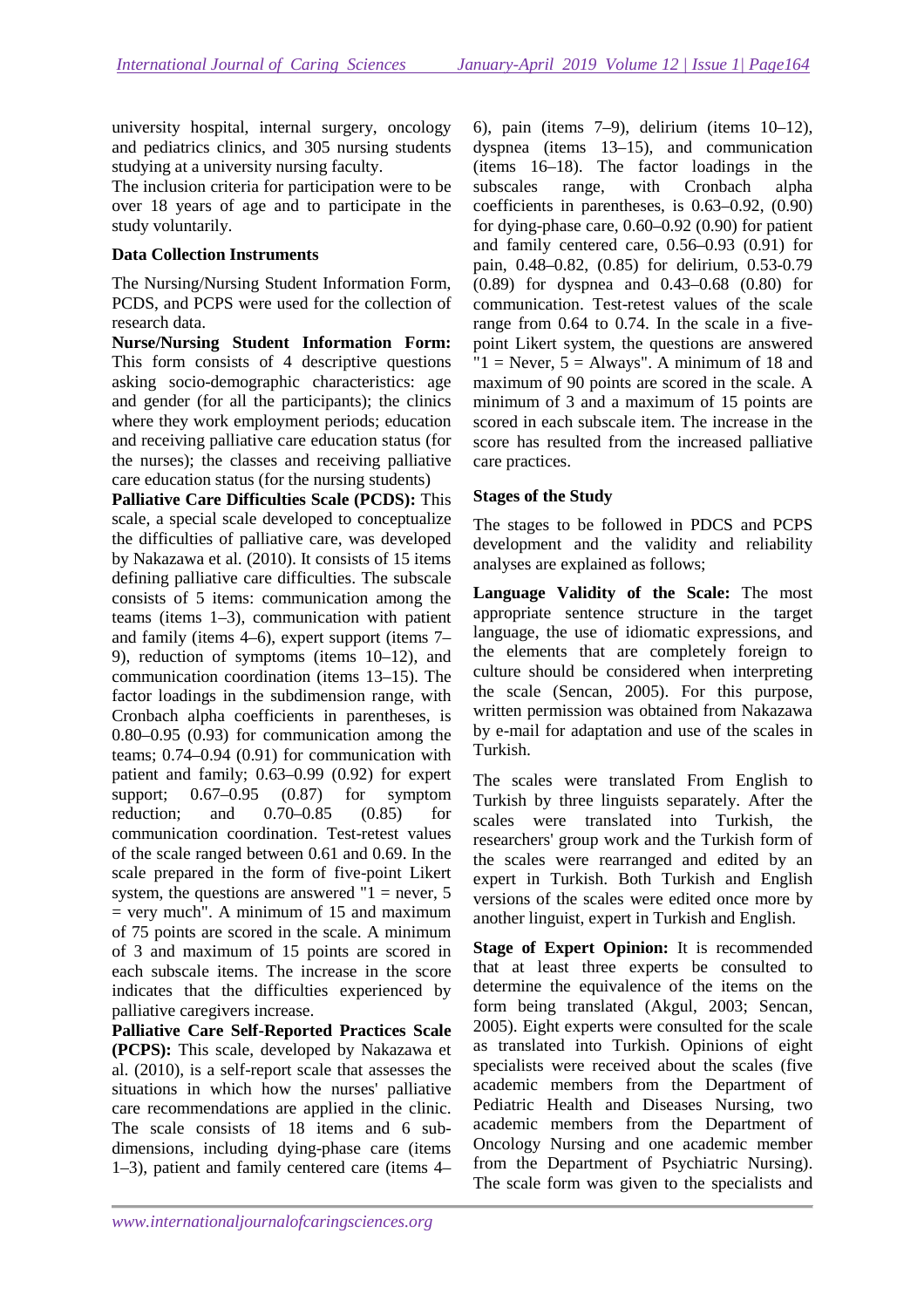they were asked to grade them between 1-4 in order to assess the convenience of scale items  $(1=$  Requires a great change,  $4=$  Very convenient). The Item Coverage Validity Index (I-CVI) and the Scale Coverage Validity Index (S-CVI) were calculated for each item in the scale. The compliance ratio between I-CVI and S-CVI is 0.78 and higher, thus indicating the agreement among the experts (Terwee et al., 2007).

**Stage of Forming the Preliminary Test:** As a result of opinions of specialists, the scale was applied to 10-20 individuals who had similar features, but were not involved in the sample (Akgul, 2003; Sencan, 2005). The outline, which was created by receiving the opinions of the specialists, was applied to 20 individuals. Since there was no negative feedback, it was decided to apply to larger groups.

# **Data Analysis**

Validity of scale: Content Validity Index (CVI), explanatory factor analysis (EFA), confirmatory factor analysis (CFA), contrasted group comparison tests were used for validity analysis. Exploratory factor analysis was conducted using principal component analysis. Item-level content validity index (I-CVI) was used to determine the content validity of specialist. The ICVI value should be higher than 0.78 to have the harmony between the specialists. Varimax rotation was applied in order to obtain factors for the approximation of the simple structure. The adequacy of the data for factor analysis was evaluated by using the Kaiser-Meyer-Olkin (KMO) test and Bartlett's test of sphericity. Eigen values greater than 1 were used to determine the factors. The value of .40 or higher on factor loadings was chosen as the significant criteria for assigning items to factor. Validity was examined through concordance validity, construct validity and contrasted group comparison. Concordance validity was evaluated with the help of the item level-content validity index. Construct validity was examined through explanatory factor analysis (EFA) and confirmatory factor analysis (CFA). Contrasted group comparisons were used for validity analysis. The model verification of CFI was conducted on the basis of the chi-square test, degree of freedom, root-mean-square error of approximation (RMSEA, normal value: <.05; Acceptable values:  $\langle .08 \rangle$ , goodness of fit index (GFI, normal value: >.95; Acceptable values:

>.90), comparative fit index (CFI, normal value: >.95; Acceptable values: >.90), and normal fit index (NFI, normal value: >.95; Acceptable values: >.90) (Akgul, 2003; Sencan, 2005). The groups were compared between each other by using Student-t test.

**Reliability Analysis:** Pearson's correlation analysis was used for the total-item score analysis of scales and sub dimensions; Cronbach's Alpha coefficient was used for the internal consistency of scales and sub dimensions were used for reliability analysis (Akgul, 2003; Sencan, 2005). In all types of analyses, 5 % significance level was used.

# **Data Collection**

Upon obtaining the signed consents, nurses and nursing students filled the Nurse/Nursing Student Information Form PDCS and PCPS. The data collection process took approximately 10 minutes.

In this study, the data were collected by the researchers. During the data collection, each researcher interviewed with the individuals. The written and oral consents of volunteer nurses and nursing students were obtained. Only one nurse refused to participate in the study since she works very hard during the data collection. The participation rate of the study was 99.5% and the scale filling rate was 100%.

# **Ethical Considerations**

This study was approved by the Institutional Review Board of the University (IRB approval number: 2551-GOA-2016/12-36). Institutional permissions were obtained in order to carry out the study. Besides, the written and verbal consents of nurses and nursing students were obtained by meeting them and informing them about the aim of the study.

# **Results**

The nurse students and nursing who participated in the study had an age average of  $23.32 + 4.21$ ; 87.9 % were female, their length of employment period was  $2.58 \pm 1.43$  years,  $35.1\%$  were university graduates, 46.3% were employed in pediatrics clinics, and 68.3% never were educated in palliative care.

# **Validity Analysis**

**Validity of Content:** The scores of the eight experts were evaluated by content validity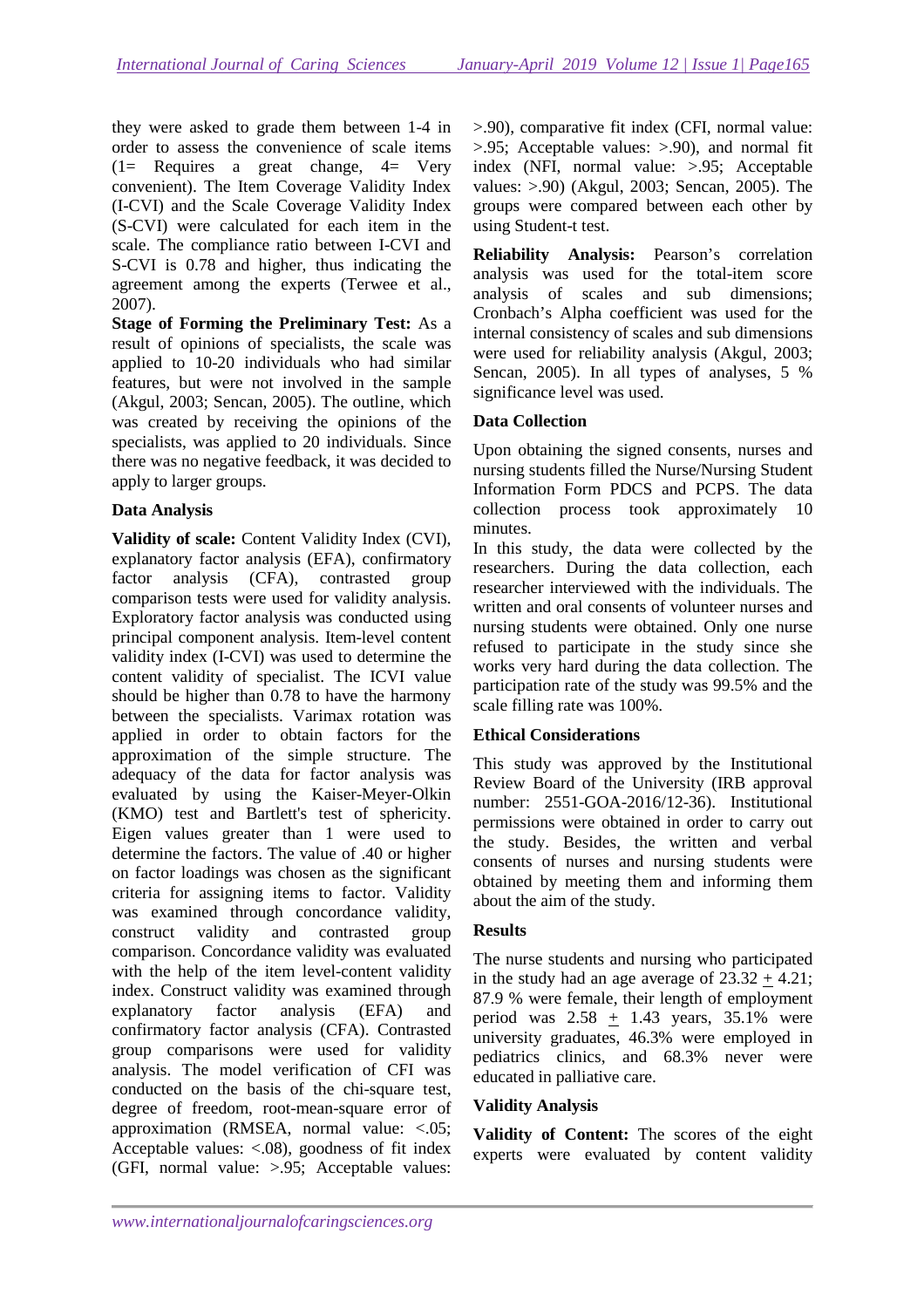analysis; the proportion was 0.92, indicating that the expert scores were consistent.

#### **Construct validity**

**Construct Validity of PCDS:** The construct validity of scales is tested by several different methods. One of these methods is factor analysis. From the factor analysis, the Kaiser-Meyer-Olkin coefficient (KMO) was 0.744 and the Barlett test result was  $X^2 = 1903.117$ ,  $p = 0.000$ . Factor loadings of the subscales were: communication 0.78–0.86; communication with patient and family 0.64–0.92; expert support, 0.65–0.85; symptom reduction,  $0.71-0.89$ ; and communication coordination, 0.72–0.79. Communication, communication with the patient and family, expert support, symptom reduction, and communication coordination explain the total variant at rates of 27.6%, 12.8%, 11.3%, 9.5%, and 7.6 %, respectively. The total variance was 68.8% (Table 1).

**Construct Validity of PCPS:** From the factor analysis, the Kaiser-Meyer-Olkin coefficient (KMO) was 0.892 and the Barlett test result was  $X^2 = 3711.049$ , p=0.000. Factor loadings of the dying-phase care, patient- and family-centered care, pain, delirium, dyspnea, and communication were 0.75–0.87, 0.79–0.87, 0.58–0.77, 0.75–0.85, 0.24–0.83 and 0.61–0.81, respectively. Dying-phase care, patient- and family-centered care, pain, delirium, dyspnea, and communication explain the total variant at the rates of 43.3%, 9.9%, 7.0%, 6.0%, 5.7%, and 4.6%, respectively. The total variance was 76.5% (Table 1).

Table 1. Exploratory Factor Analysis of the Palliative Care Difficulties Scale and Palliative Care Self-Reported Practices Scale

# **Confirmatory Factor Analysis**

**Confirmatory Factor Analysis of PDCS:** As illustrated in Figure 1, the factor coefficients of items of communication in multidisciplinary teams sub-scale ranged from 0.67 to 0.81, items of Communication with patient and family subscale ranged from 0.43 to 0.99, items of expert support sub-scale ranged from 0.64 to 0.68, items of alleviating symptoms sub-scale ranged from 0.59 to 0.89 and items of community coordination sub-scale ranged from 0.54 to 0.81. The model concordance indicators were found to be RMSEA= 0.045, GFI= 0.95, CFI= 0.97, NFI= 0.94, NNFI= 0.96 and IFI= 0.97 (Figure I, Table 2).

Figure I. Confirmatory Factor Analysis of Palliative Care Difficulties Scale (end of paper)

**Confirmatory Factor Analysis of PCPS:** As shown in Figure 2, the factor coefficients of items of dying-phase care sub-scale ranged from 0.80 to 0.87, items of patient and family-centered care sub-scale ranged from 0.83 to 0.93, items of pain sub-scale ranged from 0.56 to 0.77, items of delirium sub-scale ranged from 0.82 to 0.90, items of dyspnea sub-scale ranged from 0.57 to 0.84 and items of communication sub-scale ranged from 0.63 to 0.86. The model concordance indicators were found to be RMSEA= 0.078, GFI= 0.89, CFI= 0.97, NFI= 0.96, NNFI=  $0.96$  and IFI=  $0.97$  (Figure II, Table 2).

Figure II. Confirmatory Factor Analysis of Palliative Care Self-Reported Practices Scale(end of paper)

Table 2. Confirmatory Factor Analysis of the The Palliative Care Difficulties Scale and The Palliative Care Self-Reported Practices Scale

#### **Reliability Analyses**

Reliability coefficients of PCDS subscales were communication among the teams  $\alpha = 0.80$ , communication with patient and family  $\alpha = 0.81$ , expert support  $\alpha = 0.69$ , reduction of symptoms  $\alpha$  $= 0.78$ , and communication coordination  $\alpha =$ 0.70; total  $\alpha = 0.81$  (Table 3).

Reliability coefficient of PCPS dying-phase care was  $\alpha = 0.85$ , patient- and family-centered care  $\alpha$  $= 0.91$ , pain  $\alpha = 0.72$ , delirium  $\alpha = 0.89$ , dyspnea  $\alpha = 0.71$ , and communication  $\alpha = 0.78$ ; total  $\alpha =$ 0.91 (Table 3).

Table 3. Cronbach Alpha Coefficient and Reliability Analysis of The Palliative Care Self-Reported Practices Scale and The Palliative Care Difficulties Scale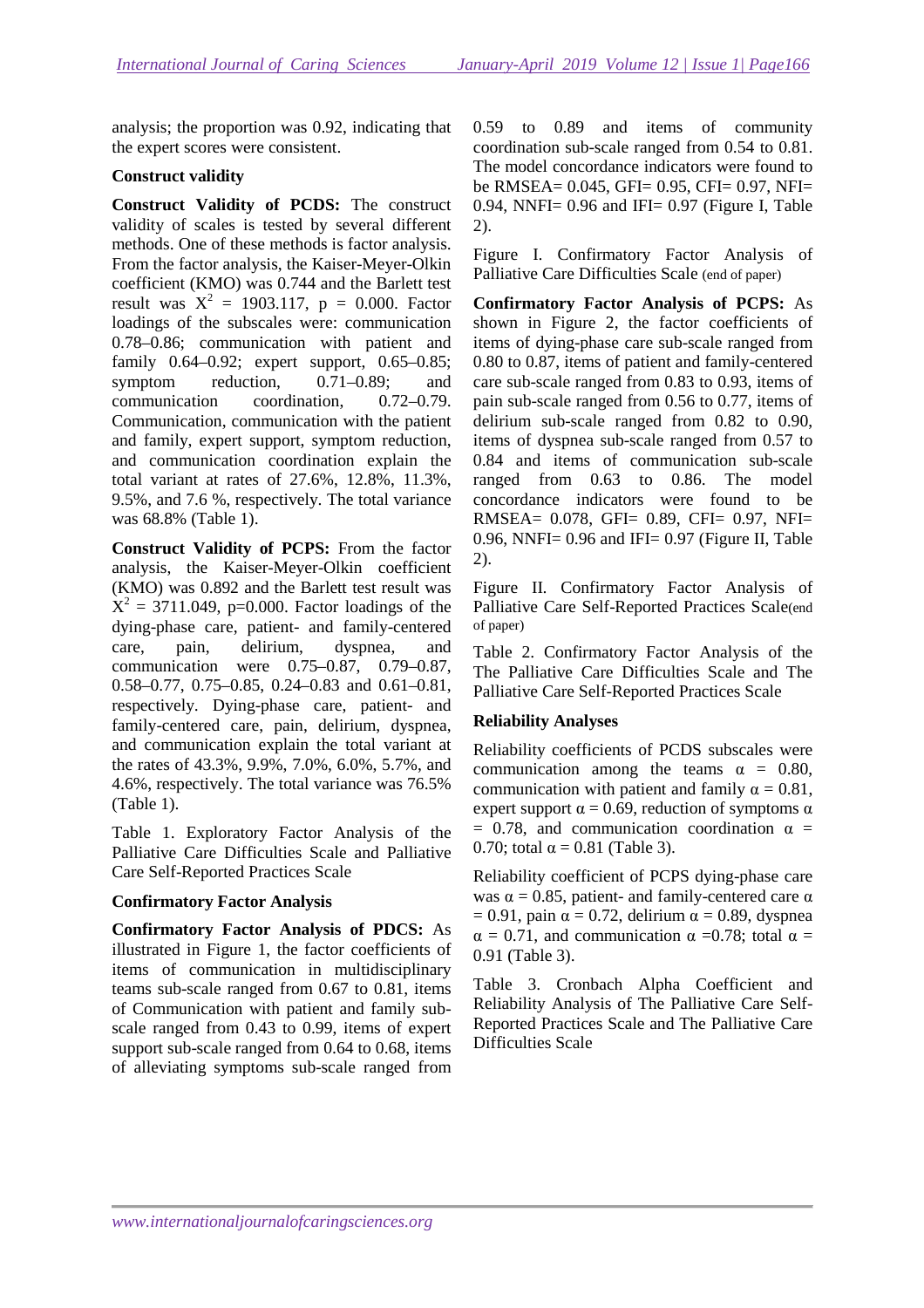| PALLIATIVE CARE DIFFICULTIES SCALE                                                                                     |                   |                                                      | PALLIATIVE CARE SELF-REPORTED PRACTICES SCALE                                                                                                                                   |                   |                                             |  |  |
|------------------------------------------------------------------------------------------------------------------------|-------------------|------------------------------------------------------|---------------------------------------------------------------------------------------------------------------------------------------------------------------------------------|-------------------|---------------------------------------------|--|--|
| <b>Scale Items</b>                                                                                                     | Factor<br>Loading | <b>Explained</b><br><b>Variance</b><br>$\frac{0}{0}$ | <b>Scale Items</b>                                                                                                                                                              | Factor<br>Loading | <b>Explained</b><br><b>Variance</b><br>$\%$ |  |  |
| Communication in multidisciplinary                                                                                     |                   |                                                      | Dying-phase care                                                                                                                                                                |                   |                                             |  |  |
| teams                                                                                                                  |                   |                                                      |                                                                                                                                                                                 |                   |                                             |  |  |
| The method of evaluating symptoms<br>1.<br>is not consistent in multiprofessional<br>teams.                            | 0.78              | 27.6                                                 | 1. I routinely inquire about the family's concerns<br>in the dying phase.                                                                                                       | 0.84              | 43.3                                        |  |  |
| It is difficult to have a common goal<br>2.<br>toward alleviating symptoms in<br>multiprofessional teams.              | 0.86              |                                                      | 2. I evaluate physical discomfort regularly in the<br>dying phase.                                                                                                              | 0.87              |                                             |  |  |
| It is difficult to communicate about<br>3.<br>alleviating<br>symptoms<br>multiprofessional teams.                      | 0.81<br>in        |                                                      | 3. I evaluate the appropriateness of caregiven in<br>the dying phase (e.g., positioning, suctioning,<br>physical restriction, blood tests, measurement<br>of urine, infusions). | 0.75              |                                             |  |  |
| Communication with patient and family                                                                                  |                   |                                                      | Patient and family-centered care                                                                                                                                                |                   |                                             |  |  |
| 4. When a patient expresses anxiety, it<br>is difficult to respond.                                                    | 0.92              | 12.8                                                 | 4. I try to find out what is important to the patient<br>and family.                                                                                                            | 0.87              | 9.9                                         |  |  |
| 5. When a family expresses anxiety, it<br>is difficult to respond.                                                     | 0.92              |                                                      | 5. I try to understand the wishes of the patient and<br>family.                                                                                                                 | 0.84              |                                             |  |  |
| After a patient is informed of bad<br>6.<br>news, it is difficult to talk                                              | 0.64              |                                                      | 6. I try to understand the suffering of the patient<br>and family.                                                                                                              | 0.79              |                                             |  |  |
| <b>Expert support</b>                                                                                                  |                   |                                                      | Pain                                                                                                                                                                            |                   |                                             |  |  |
| 7. It is difficult to get support from<br>experts about alleviating symptoms.                                          | 0.73              | 11.3                                                 | 7. I evaluate the effectiveness of rescue doses.                                                                                                                                | 0.58              | 7.0                                         |  |  |
| There is no expert whom I can<br>8.<br>consult with about<br>alleviating<br>symptoms.                                  | 0.85              |                                                      | 8. I understand the situation of the patient<br>experiencing pain.                                                                                                              | 0.63              |                                             |  |  |
| There are no facilities that can be<br>9.<br>consulted<br>for<br>alleviating<br>the<br>symptoms of home-care patients. | 0.65              |                                                      | To evaluate pain, I ask the patient directly<br>9.<br>regarding pain intensity or use the pain<br>intensity scale when the patient cannot reply.                                | 0.77              |                                             |  |  |
| <b>Alleviating symptoms</b>                                                                                            |                   |                                                      | <b>Delirium</b>                                                                                                                                                                 |                   |                                             |  |  |
| 10. There is a lack of knowledge about<br>alleviating cancer pain.                                                     | 0.85              | 9.5                                                  | 10. I help patient's orientation with clock and<br>calendar to prevent and improve delirium.                                                                                    | 0.83              | 6.0                                         |  |  |
| 11. There is a lack of knowledge about<br>alleviating dyspnea and digestive<br>symptoms.                               | 0.89              |                                                      | 11. I evaluate discomfort from deteriorating<br>delirium (e.g., urination,<br>defecation,<br>pain,<br>anxiety).                                                                 | 0.85              |                                             |  |  |
| 12. Necessary training is not received<br>about palliative care.                                                       | 0.71              |                                                      | 12. I inquire about the family's concerns about<br>delirium.                                                                                                                    | 0.75              |                                             |  |  |
| <b>Community coordination</b>                                                                                          |                   |                                                      | <b>Dyspnea</b>                                                                                                                                                                  |                   |                                             |  |  |
| 13. There is no meeting<br>between<br>facilities when the cancer patient                                               | 0.74              | 7.6                                                  | 13. To evaluate dyspnea, I ask the patient directly<br>about dyspnea intensity or use the dyspnea                                                                               | 0.24              | 5.7                                         |  |  |
| moves from hospital to home care.<br>14. It is difficult to get information<br>about home care for cancer patients.    | 0.72              |                                                      | scale when the patient cannot reply.<br>14. I understand the situation of the patient<br>experiencing dyspnea.                                                                  | 0.83              |                                             |  |  |
| 15. It is difficult to share information<br>between hospital and facilities that                                       | 0.79              |                                                      | 15. I help the patient become comfortable to<br>alleviate dyspnea.                                                                                                              | 0.67              |                                             |  |  |
| provide home care.                                                                                                     |                   |                                                      | Communication                                                                                                                                                                   |                   |                                             |  |  |
|                                                                                                                        |                   |                                                      | 16. I confirm understanding of conditions by                                                                                                                                    | 0.61              | 4.6                                         |  |  |
|                                                                                                                        |                   |                                                      | eliciting questions from the patient and family.<br>17. I talk with the patient and family in a quiet and                                                                       | 0.81              |                                             |  |  |
|                                                                                                                        |                   |                                                      | private place.<br>18. I use open-ended questions for the patient and<br>family.                                                                                                 | 0.75              |                                             |  |  |
| <b>Total variance</b>                                                                                                  |                   | 68.8                                                 | <b>Total variance</b>                                                                                                                                                           |                   | 76.5                                        |  |  |
|                                                                                                                        |                   |                                                      |                                                                                                                                                                                 |                   |                                             |  |  |

# **Table 1. Exploratory Factor Analysis of the Palliative Care Difficulties Scale and Palliative Care Self-Reported Practices Scale**

*www.internationaljournalofcaringsciences.org*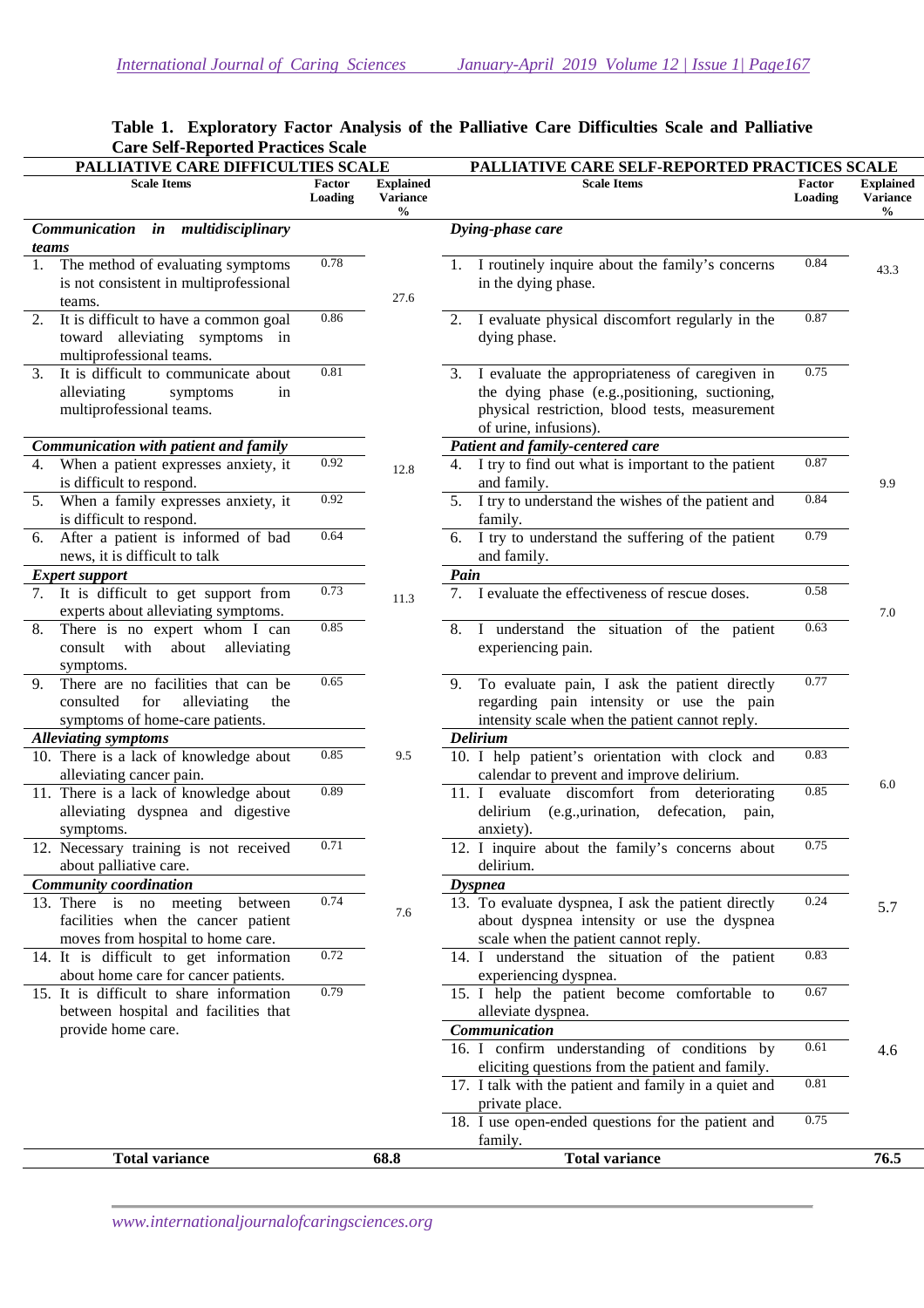**Table 2. Confirmatory Factor Analysis of the Palliative Care Difficulties Scale and Palliative Care Self-Reported Practices Scale** 

|                                 | $X^2$  | df  | $\mathbf{x}^2/\mathbf{df}$ | <b>GFI</b> | <b>CFI</b> | <b>NFI</b> | NNFI (TLI) | IFI  | <b>RMSEA</b> |
|---------------------------------|--------|-----|----------------------------|------------|------------|------------|------------|------|--------------|
| <b>The Palliative Care</b>      | 135.95 | 80  | 1.699                      | 0.95       | 0.97       | 0.94       | 0.96       | 0.97 | 0.045        |
| <b>Difficulties Scale</b>       |        |     |                            |            |            |            |            |      |              |
| The Palliative Care Self-       | 374.82 | 120 | 3.123                      | 0.89       | 0.97       | 0.96       | 0.96       | 0.97 | 0.078        |
| <b>Reported Practices Scale</b> |        |     |                            |            |            |            |            |      |              |

# **Table 3. Cronbach Alpha Coefficient and Reliability Analysis of the Palliative Care Self-Reported Practices Scale and Palliative Care Difficulties Scale**

|                        |                                                    | Cronbach<br>Alpha $(a)$ | <b>Mean</b> | <b>SD</b> |
|------------------------|----------------------------------------------------|-------------------------|-------------|-----------|
|                        | The Palliative Care Difficulties Scale             | 0.81                    | 45.60       | 7.13      |
| $\pm$                  | Communication in multidisciplinary teams sub-scale | 0.80                    | 8.59        | 2.40      |
| 2.                     | Communication with patient and family sub-scale    | 0.81                    | 9.85        | 2.46      |
| 3.                     | Expert support sub-scale                           | 0.69                    | 7.51        | 2.05      |
| 4.                     | Alleviating symptoms sub-scale                     | 0.78                    | 10.65       | 2.26      |
| 5 <sub>1</sub>         | Community coordination sub-scale                   | 0.70                    | 9.00        | 2.02      |
|                        | The Palliative Care Self-Reported Practices Scale  | 0.91                    | 75.42       | 8.99      |
| 1.                     | Dying-phase care sub-scale                         | 0.85                    | 11.33       | 2.65      |
| 2.                     | Patient- and family-centered care sub-scale        | 0.91                    | 13.21       | 1.56      |
| $\mathcal{R}_{\alpha}$ | Pain sub-scale                                     | 0.72                    | 12.88       | 1.70      |
| $\overline{4}$ .       | Delirium sub-scale                                 | 0.89                    | 12.41       | 2.29      |
| 5.                     | Dyspnea sub-scale                                  | 0.71                    | 12.69       | 1.90      |
| 6.                     | Communication sub-scale                            | 0.78                    | 12.87       | 3.01      |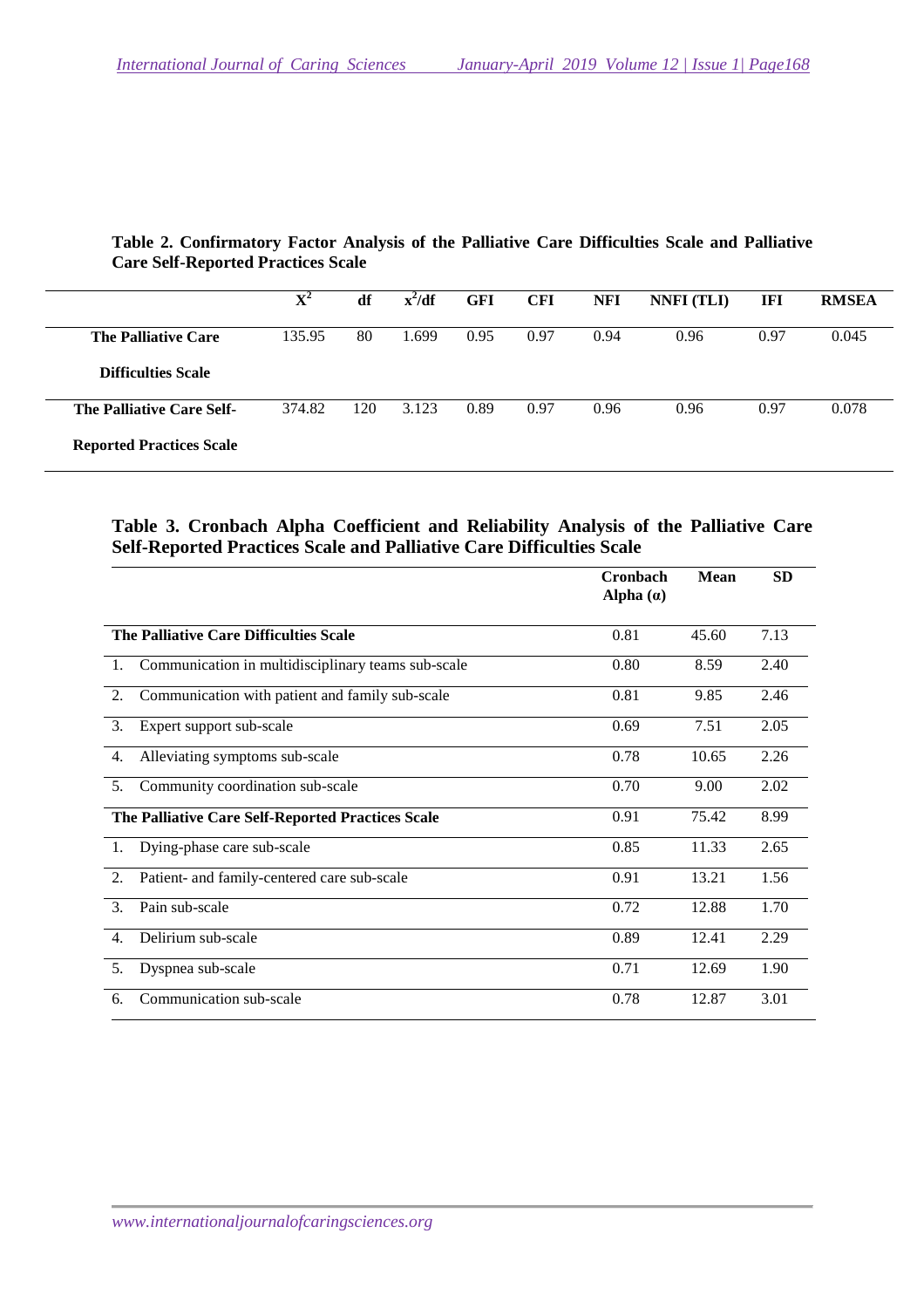|                     |                |         | The Palliative Care       |             |                                                                                |                     |                |                   | The Palliative Care Self-       |                     |          |
|---------------------|----------------|---------|---------------------------|-------------|--------------------------------------------------------------------------------|---------------------|----------------|-------------------|---------------------------------|---------------------|----------|
|                     |                |         | <b>Difficulties Scale</b> |             |                                                                                |                     |                |                   | <b>Reported Practices Scale</b> |                     |          |
| Sub-                | <b>Items</b>   |         | <b>Item-Total</b>         |             | <b>Test-Re test</b><br>Sub-<br><b>Correlations</b><br>of Items<br><b>Scale</b> |                     |                | <b>Item-Total</b> |                                 | <b>Test-Re test</b> |          |
| <b>Scale</b>        |                |         | <b>Score</b>              |             |                                                                                |                     |                |                   | <b>Score</b>                    | <b>Correlations</b> |          |
|                     |                |         | <b>Correlations</b>       |             |                                                                                |                     | <b>Items</b>   |                   | <b>Correlations</b>             |                     | of Items |
|                     |                |         | $(n=346)$                 | $(n=46)$    |                                                                                |                     |                |                   | $(n=346)$                       |                     | $(n=46)$ |
|                     |                | $\bf r$ | p                         | $\mathbf r$ | $\mathbf{p}$                                                                   |                     |                | $\mathbf r$       | p                               | $\mathbf r$         | p        |
|                     | $\mathbf{1}$   | 0.55    | 0.000                     | 0.98        | 0.000                                                                          | $\blacksquare$      | $\mathbf{1}$   | 0.57              | 0.000                           | 1.00                | 0.000    |
| Factor 1            | $\overline{2}$ | 0.56    | 0.000                     | 1.00        | 0.000                                                                          | Factor              | $\sqrt{2}$     | 0.61              | 0.000                           | 1.00                | 0.000    |
|                     | 3              | 0.63    | 0.000                     | 1.00        | 0.000                                                                          |                     | $\overline{3}$ | 0.70              | 0.000                           | 1.00                | 0.000    |
|                     | $\overline{4}$ | 0.49    | 0.000                     | 1.00        | 0.000                                                                          | $\mathbf{z}$        | $\overline{4}$ | 0.64              | 0.000                           | 1.00                | 0.000    |
| Factor <sub>2</sub> | 5              | 0.56    | 0.000                     | 1.00        | 0.000                                                                          | Factor <sup>?</sup> | $\overline{5}$ | 0.70              | 0.000                           | 1.00                | 0.000    |
|                     | 6              | 0.46    | 0.000                     | 0.84        | 0.000                                                                          |                     | 6              | 0.67              | 0.000                           | 1.00                | 0.000    |
|                     | $\overline{7}$ | 0.55    | 0.000                     | 0.82        | 0.000                                                                          | $\mathfrak{g}$      | $\overline{7}$ | 0.69              | 0.000                           | 1.00                | 0.000    |
| Factor 3            | 8              | 0.50    | 0.000                     | 0.98        | 0.000                                                                          | <b>Factor</b>       | 8              | 0.64              | 0.000                           | 1.00                | 0.000    |
|                     | 9              | 0.54    | 0.000                     | 0.99        | 0.000                                                                          |                     | 9              | 0.54              | 0.000                           | 1.00                | 0.000    |
|                     | 10             | 0.45    | 0.000                     | 0.93        | 0.000                                                                          |                     | 10             | 0.70              | 0.000                           | 1.00                | 0.000    |
| Factor 4            | 11             | 0.47    | 0.000                     | 0.98        | 0.000                                                                          | Factor 4            | 11             | 0.73              | 0.000                           | 1.00                | 0.000    |
|                     | 12             | 0.50    | 0.000                     | 1.00        | 0.000                                                                          |                     | 12             | 0.76              | 0.000                           | 0.99                | 0.000    |
|                     | 13             | 0.45    | 0.000                     | 1.00        | 0.000                                                                          |                     | 13             | 0.63              | 0.000                           | 0.99                | 0.000    |
| Factor 5            | 14             | 0.54    | 0.000                     | 1.00        | 0.000                                                                          | Factor 5            | 14             | 0.63              | 0.000                           | 1.00                | 0.000    |
|                     | 15             | 0.59    | 0.000                     | 1.00        | 0.000                                                                          |                     | 15             | 0.71              | 0.000                           | 0.98                | 0.000    |
|                     |                |         |                           |             |                                                                                |                     | 16             | 0.68              | 0.000                           | 0.98                | 0.000    |
|                     |                |         |                           |             |                                                                                |                     | 17             | 0.56              | 0.000                           | 0.98                | 0.000    |
|                     |                |         |                           |             |                                                                                | Factor 6            | 18             | 0.58              | 0.000                           | 0.97                | 0.000    |

|  |  |  | Table 4. Item-Total Score and Item of the Test-Retest Analysis of the Palliative Care |  |  |  |
|--|--|--|---------------------------------------------------------------------------------------|--|--|--|
|  |  |  | Difficulties Scale and Palliative Care Self-Reported Practices Scale                  |  |  |  |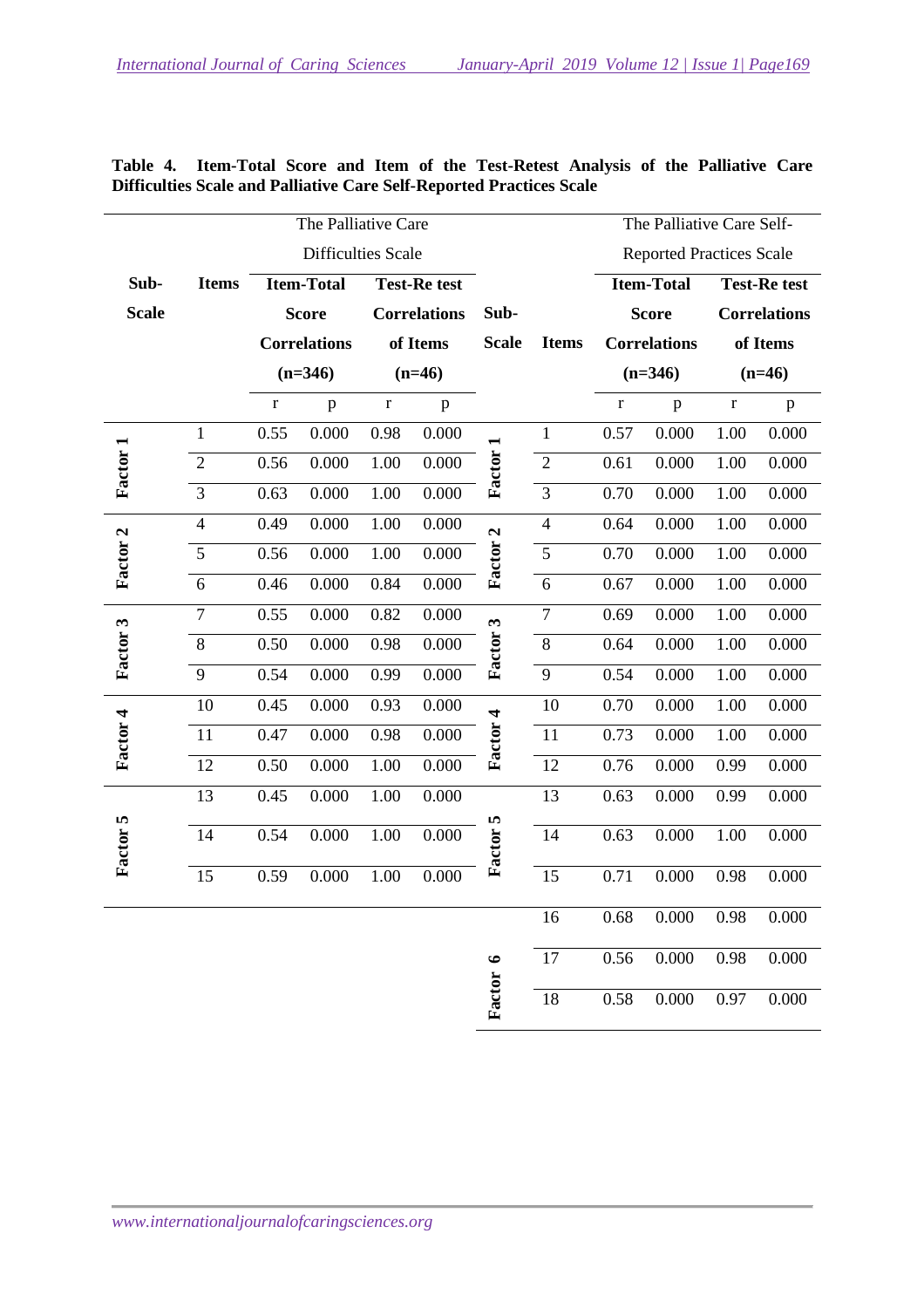| <b>Scales</b>                  |                                             | <b>Scale Score Mean</b>                      | <b>Analysis Results</b> |              |      |       |  |  |
|--------------------------------|---------------------------------------------|----------------------------------------------|-------------------------|--------------|------|-------|--|--|
|                                | <b>First</b><br>Implementation<br>$X\pm SS$ | <b>Second</b><br>Implementation<br>$X\pm SS$ | r                       | $\mathbf{p}$ | t    | p     |  |  |
| <b>The Palliative Care</b>     | $44.69 \pm 6.47$                            | $44.50 \pm 5.76$                             | 0.92                    | < 0.001      | 0.51 | 0.614 |  |  |
| <b>Difficulties Scale</b>      |                                             |                                              |                         |              |      |       |  |  |
| <b>The Palliative Care</b>     |                                             |                                              |                         |              |      |       |  |  |
| <b>Self-Reported Practices</b> | $73.71 \pm 10.85$                           | $73.34 \pm 10.73$                            | 0.99                    | < 0.001      | 1.95 | 0.058 |  |  |
| <b>Scale</b>                   |                                             |                                              |                         |              |      |       |  |  |

# **Table 5. Test-Retest Score Averages Obtained from the Palliative Care Self-Reported Practices Scale and Palliative Care Difficulties Scale and Their Comparison (n=46 )**

# **Item Total Score Correlations of PCDS and PCPS and Test-Re-Test Correlations of the Items:**

 For PDCS, the item-total score correlations of the 15-item scale for the reliability study were statistically significant between 0.45 and 0.63 (p  $= 0.000$ ).

In addition, the test-retest reliability coefficients of the items were statistically significant ( $r =$ 0.82–1.00;  $p = 0.000$ ) in the correlation between the first and second application scores of each item.

For PCPS, the item-total score correlations were statistically significant between 0.54 and 0.76 (p  $= 0.000$  in the 18-item scale.

In addition, the test-retest reliability coefficients of the items were statistically significant  $(r =$ 0.97–1.00;  $p = 0.000$  in the correlation between the first and second application scores of each item.

#### **Test-Retest Reliability of PCDS and PCPS (Stability)**

After PCDS was applied twice at three-week intervals, its invariance, that is, the test-retest reliability coefficient, was assessed using the Pearson Moments Multiplication Correlation. A statistically significant positive correlation was found between the test-retest scores of the scale  $(r = 0.92; p = 0.000)$  (Table 5).

After PCPS was applied twice at three-week intervals, its invariance, that is, the test-retest reliability coefficient was assessed using the Pearson Moments Multiplication Correlation. A statistically significant positive correlation was found between the test-retest scores of the scale  $(r = 0.99, p = 0.000)$  (Table 5).

In addition, a Student's *t* test was performed in dependent groups to determine whether there was a difference between the mean scores of the two measurement results obtained at three-week intervals from the sub-dimensions. There was no statistically significant difference between the mean scores ( $p > 0.05$ ) (Table 5).

# **Discussion**

If an instrument will be used in a different language it is necessary to show that it has the same validity and reliability as the instrument's original format ( Gozum and Aksayan, 2003; Sencan, 2005). Therefore, it was necessary to evaluate the validity and reliability of the PDCS and PCPS, which will be used in a Turkish sample.

#### **Validity Analysis**

# **Content Validity of the Scale**

The scale prepared to determine the validity of its content is reviewed by experts and reviewed once more in line with criticism (Sencan, 2005). A form that allows experts to assess the appropriateness of the materials through rating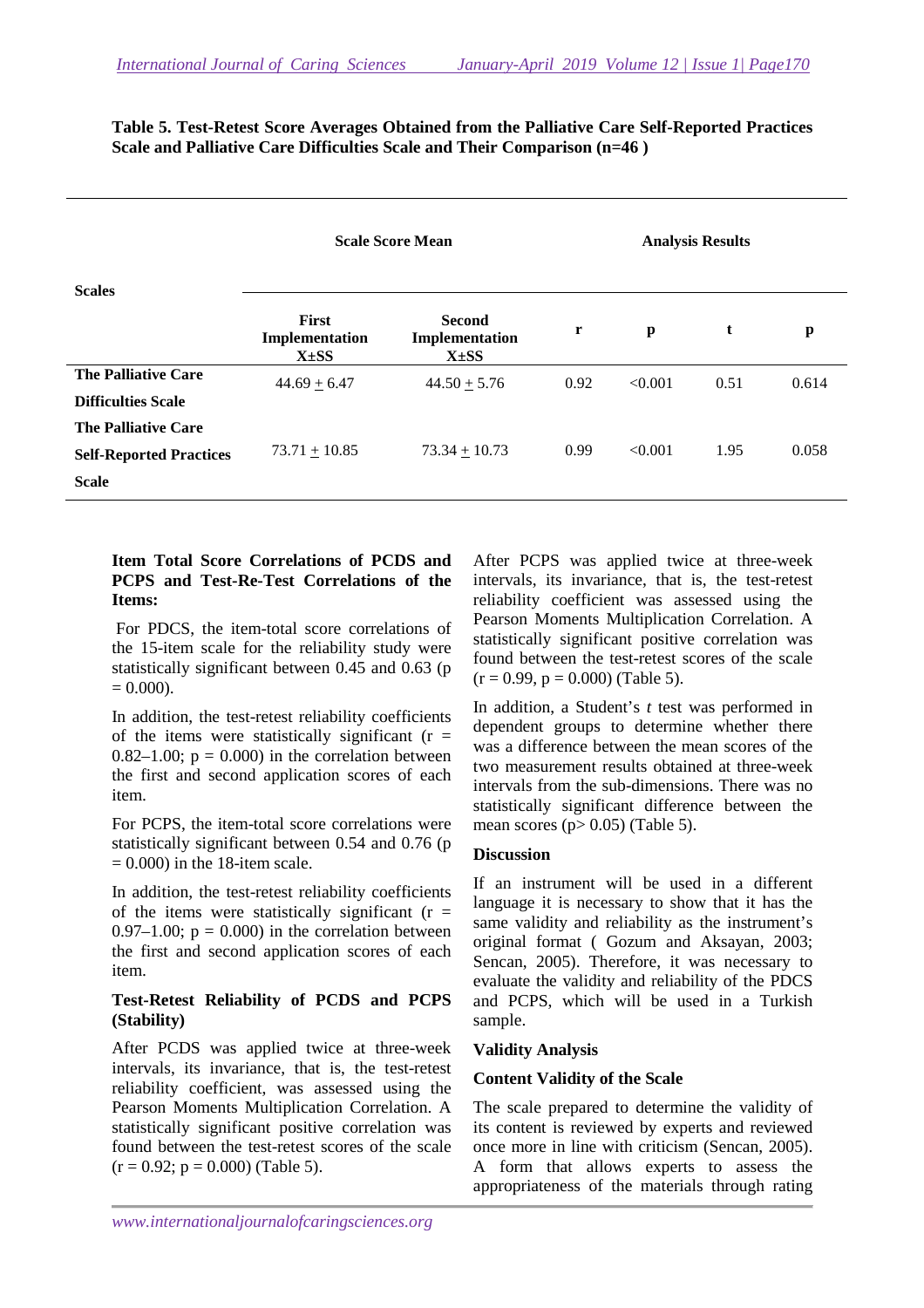can be used. When most of the experts agree, this is considered an indicator of the validity of the content ( Gozum and Aksayan, 2003; Sencan, 2005). In the present study, five experts were consulted to evaluate the appropriateness of the PCDS and PCPS items in terms of language and culture. In the analysis of the scope validity, the minimum values for the number of experts also provide the statistical significance of the item. The minimum value at a  $p=0.05$  significance level was 0.78 for the eight experts (Yurdugul, 2005). The scores of the eight experts were evaluated by content validity analysis; the proportion was 0.92. Expert scores were consistent. Considering these results, the items of PCDS and PCPS were suitable for Turkish culture; they reflected the field to be measured and that its content was valid.

#### **Construct validity**

# **Factor and Factor Analysis**

One of the main objectives of factor analysis is to assess some new structures by taking advantage of the relationships between variables. In other words, it is aimed to form common factors by grouping variables in factor analysis ( Gozum and Aksayan, 2003; Sencan, 2005). In this study, the factor analysis found the Kaiser-Meyer-Olkin coefficient (KMO) of PCDS was 0.744 and the Barlett test result was  $X^2 = 1903.117$  (p = 0.000). These values show that the number of samples is suitable for factor analysis. The factor loadings of the scale were between 0.64 and 0.92. The total variance was 68.8% (Table 1).

In this study, Kaiser-Meyer-Olkin coefficient (KMO) of PCPS was 0.892 and the Barlett test result was  $X^2 = 3711.049$  (p = 0.000) through the factor analysis. These values show that the number of samples is suitable for factor analysis. The factor loadings of the scale were between 0.24 and 0.87. The total variance was 76.5% (Table 1).

The higher the variance rate, the stronger the factor structure of the scale. Variance ratios between 40% and 60% are accepted as adequate in the studies (Tavsenel, 2002; Sencan, 2005). In the present study, 60% variance in both scales was obtained, which is a sufficient level. Through this analysis, the construct validity of PCDS and PCPS was found to be appropriate (Table 1).

#### **Analysis of Reliability**

#### **Internal Consistency Analysis of the Scale**

Cronbach's alpha coefficient is calculated as a measure of homogeneity in Likert-type attitude scales where responses given to the items are graded. This test, indicating internal consistency, shows whether the items measure the same quality and whether the items are related to the subject to be measured. To be considered sufficient in a measurement, the reliability coefficient should be as close to 1 as possible (Tavsanel, 2002, Gozum and Aksayan, 2003, Sencan, 2005). The reliability coefficient of PCDS was  $\alpha = 0.81$ , and that of PCPS was  $\alpha =$ 0.91. The internal consistency of scales and subscales was at a high level of reliability (Table 4). That the Cronbach alpha coefficient of both the scale and its subscales is higher than 0.70 indicates that the reliability of the scale is good ( Gozum and Aksayan, 2003).

#### **Item-Total Score Analysis of the Scale**

There are different ways to select items in scale development studies. One of these ways is to evaluate the item total score correlations of the scales and to remove the low correlation items from the scale. It has been suggested that the value that can be used in selecting the substance is 0.20 to 0.25 and higher. A high correlation coefficient is a sign that the item is appropriate for the theoretical structure being measured (Erkus, 2003, Gozum and Aksayan, 2003).

For PDCS, in examining the item-total score correlations of the 15-item scale for the reliability study, these scores were statistically significant between 0.45 and 0.63 ( $p = 0.000$ ). For PDCS, in examining the item-total score correlations of the 18-item scale for the reliability study, these scores were statistically significant between 0.54 and 0.76 ( $p = 0.000$ ). The items in the scale are therefore compatible with the theoretical structure of the scale and provide sufficient correlation. The item-total score analysis is considered to be valid as well as reliable (internally consistent) and reflects the validity of the scale as well (Erkus, 2003).

#### **Correlation Analysis between Test-Repeat Test Score Averages of the Scale and the Correlation Analysis t Test**

Test-retest measurements are the most commonly used reliability analyses for evaluating the invariant quality of the instrument. This is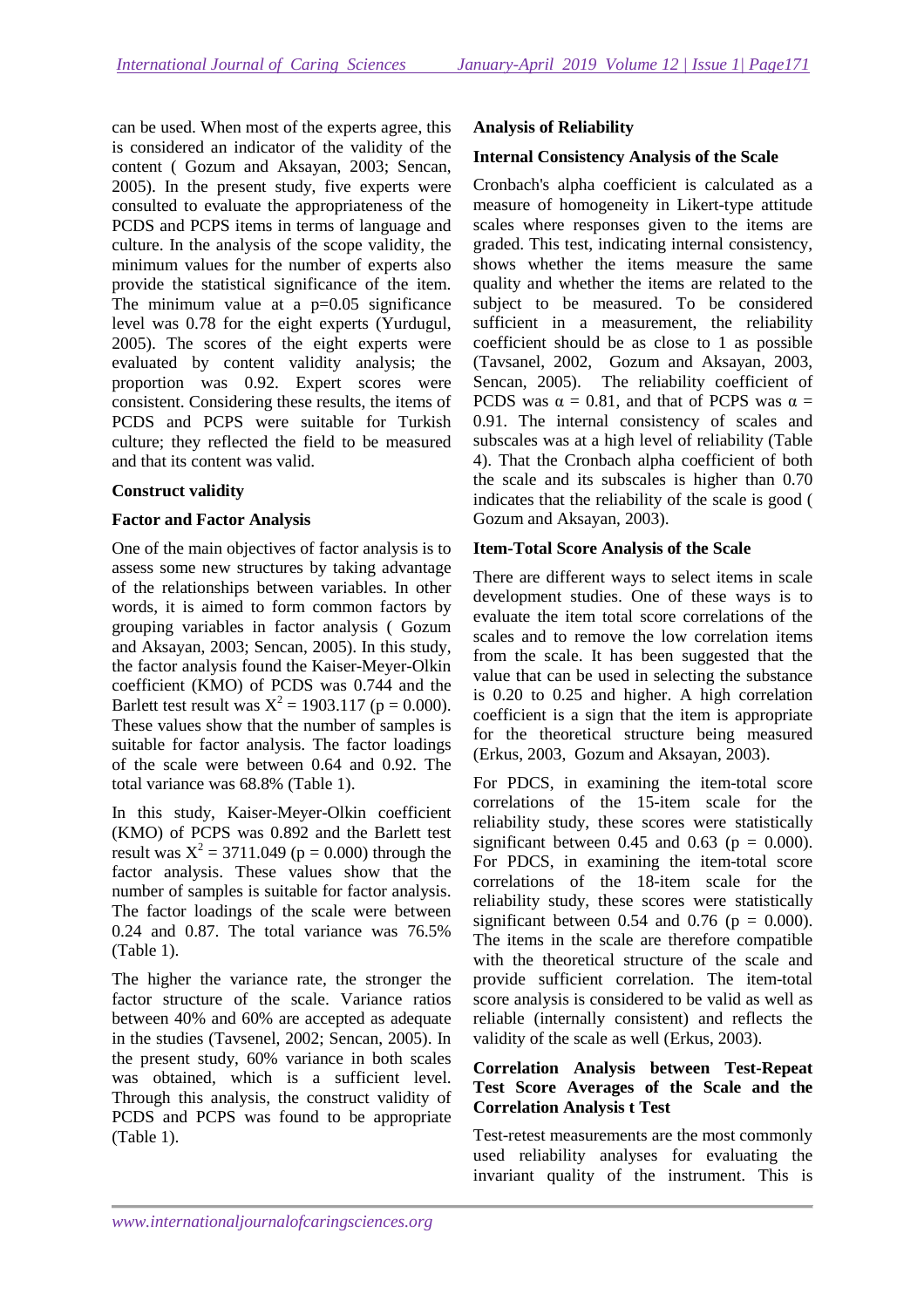usually evaluated by Pearson Moments Multiplication correlation analysis ( Gozum and Aksayan, 2003; Sencan, 2005). It is assumed that the closer the correlation coefficient calculated to determine that a measurement instrument is immutable (stable) against time is to  $+1$ , the higher is its reliability. It is recommended that the correlation coefficient between the test-retest scores of the instruments be 0.70 at minimum ( Gozum and Aksayan, 2003; Sencan, 2005). In this study, the invariance coefficient of two applications of PCDS, which was conducted at three-week intervals, was  $0.92$  ( $p = 0.000$ ) (Table 5). In addition, the invariance coefficient of the two applications of PCPS, performed at threeweek intervals in this study, was  $0.99$  ( $p = 0.000$ ) (Table 5). Both scales had a high degree of reliability; the results in the first measurements and those in repeated measurements were similar.

Even when the test-retest correlation coefficient is sufficient, it is recommended that the mean of the two measurement results and the standard deviations be investigated, and that both measurement results be similar ( Gozum and Aksayan, 2003; Sencan, 2005). Looking at whether there was a difference between the results in the application when conducted with three-week intervals, the "*t* test in dependent groups", there was no statistically significant difference between the mean scores  $(p > 0.05)$ (Table 5). Because the responses of the individuals to the items of the measurement instruments are similar and consistent when the same instrument is applied to individuals at different times, this shows the invariance of the measurement instrument (Tavsanel, 2002; Gozum and Aksayan, 2003; Sencan, 2005); it was found that the reliability of both scales is high.

There may not be a significant difference between the total scores of the individuals, but they can answer each item differently. Therefore, it is necessary to look at the consistency between the materials in both applications (Gozum and Aksayan, 2003; Sencan, 2005). The test-retest reliability coefficients of the items of PCDS (r=  $(0.82-1.00)$  were statistically significant (p= 0.000) in examining the correlation between the first and second application scores of each item. In addition, the test-retest reliability coefficients of the items of PCPS  $(r= 0.97-1.00)$  were found to be statistically significant ( $p= 0.000$ ). That the

items in both scales give a similar result in both measurements indicated that the expressions were understandable and consistent.

#### **Conclusion**

For palliative care to be best applied to an illness, the difficulties experienced in palliative care and self-reporting–based practices should be known. Therefore, reliable and valid instruments specific to this field are needed. This study suggests that PCDS and PCPS are valid and reliable instruments for measuring palliative care difficulties and self-reported palliative care practices. These are instruments suitable to be utilized by professionals working in the field of palliative care. Professionals can develop initiatives specific to palliative care patients regarding the results they obtain from this scale.

# **Limitations**

Although one-half of the participants to be included in the sampling of the study were planned to be nurses, some of them either did not want to participate in the study or failed in filling the scales out completely.

#### **References**

- Akgul A. (2003) Statistical analysis techniques: Business applications in SPSS. Emek Ofset Ltd. Sti, Ankara.
- Currow DC, Wheeler JL, Glare PA, Kaasa S, Abernethy AP. (2009) A framework for generalizability in palliative care. Journal of Pain and Symptom Management 37(3): 373-386.
- Erkus A. (2003) Writing on psychometry.Turkish Psychological Association Publication, Ankara.
- Grant M, Elk R, Ferrell B, Morrison RS, von Gunten CF. (2009) Current status of palliative care clinical implementation, education, and research. CA: A Cancer Journal for Clinicians 59(5): 327- 335.
- Gozum S, Aksayan S. (2003) A guide for transcultural adaptation of the scale II: psychometric characteristics and cross-cultural comparison. The Turkish Journal of Research and Development in Nursing 5: 3-14.
- Lanken PN, Terry PB, DeLisser HM, Fahy BF, Hansen-Flaschen J, Heffner JE, Levy M, Mularski RA, Osborne ML, Prendergast TJ, Rocker G, Sibbald WJ, Wilfond B, Yankaskas JR. (2008) An official American Thoracic Society clinical policy statement: palliative care for patients with respiratory diseases and critical illnesses. American Journal of Respiratory and Critical Care Medicine 177(8): 912-927.
- Lynch T, Clark D, Centeno C, Rocafort J, de Lima L, Filbet M, Hegedus K, Belle O, Giordano A, Guillén F, Wright M. (2010) Barriers to the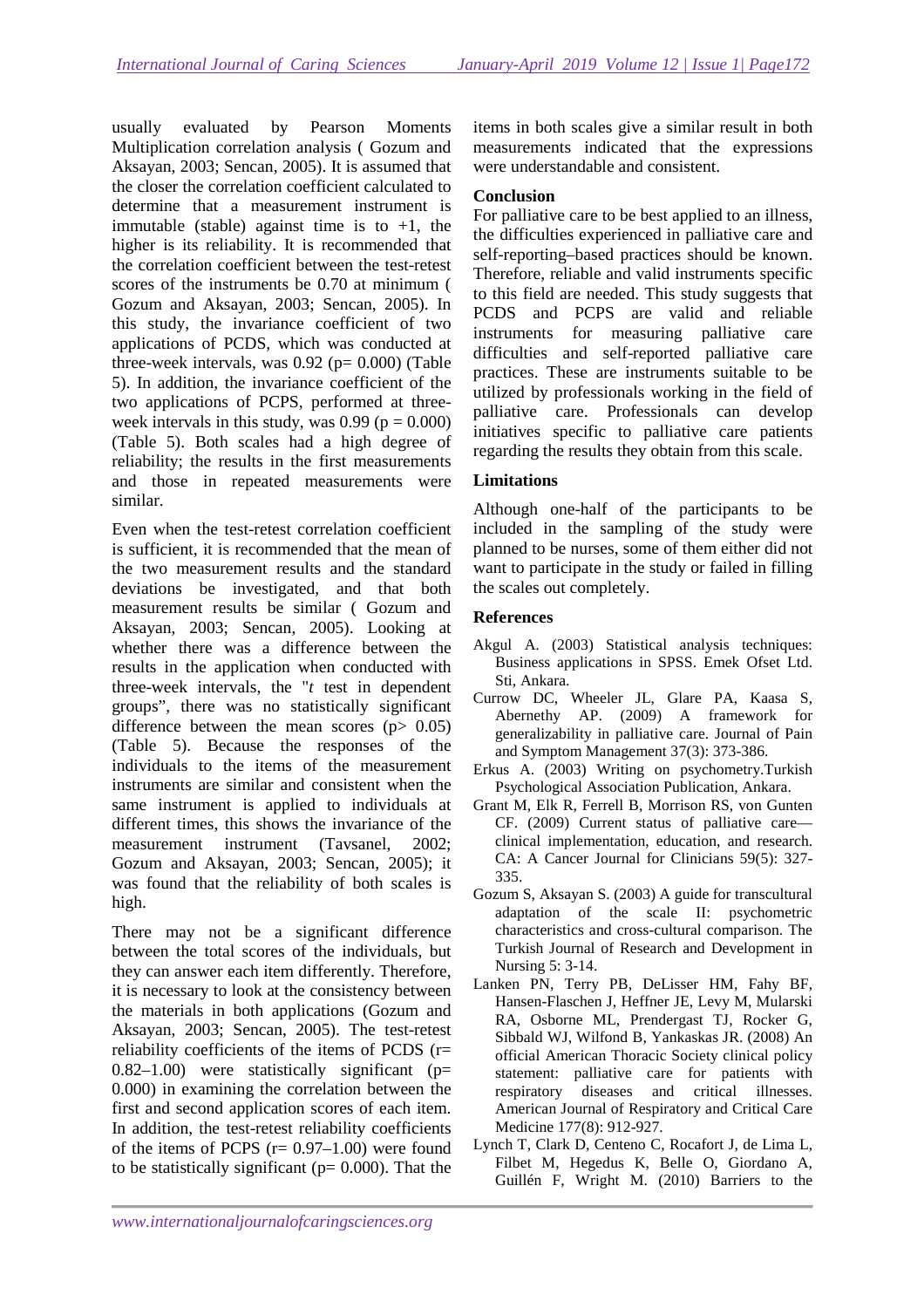development of palliative care in Western Europe. Palliative Medicine 24(8): 812-819.

- Modonesi C, Scarpi E, Maltoni M, Derni S, Fabbri L, Martini F, Sansoni E, Amadori D. (2005) Impact of palliative care unit admission on symptom control evaluated by the Edmonton Symptom Assessment System. Journal of Pain and Symptom Management 30(4): 367-373.
- Nakazawa Y, Miyashita M, Morita T, Umeda M, Oyagi Y, Ogasawara T. (2010) The palliative care self-reported practices scale and the palliative care difficulties scale: reliability and validity of two scales evaluating self-reported practices and difficulties experienced in palliative care by health professionals. Journal of Palliative Medicine 13(4): 427-437.
- Ozdamar K. (2004) Statistical data analysis with packet programs (Multivariate analysis). Kaan Bookstore, Eskisehir.
- Sencan H. (2005) Reliability and validity in social and behavioral measurements. Seckin Publishing Industry and Trade Inc., Ankara.
- Simsek OF. (2007) Introduction to structural equation modeling: Basic principles and LISREL applications. Ekinoks Publishing, Ankara
- Tavsanel E. (2002) Data analysis by measuring attitudes. Atlas Publishing House, Ankara.
- Temel JS, Greer JA, Muzikansky A, Gallagher ER, Admane S, Jackson VA, Dahlin CM, Blinderman CD, Jacobsen J, Pirl WF, Billings JA, Lynch TJ. (2010) Early palliative care for patients with metastatic non–small-cell lung cancer. New England Journal of Medicine 363(8): 733-742.
- Terwee CB, Bot SD, de Boer MR, van der Windt DA, Knol DL, Dekker J, Bouter LM, de Vet HC. (2007) Quality criteria were proposed for measurement properties of health status questionnaires. Journal of Clinical Epidemiology 60(1): 34-42.
- Uysal N, Senel G, Karaca S, Kadiogullari N, Kocak N, Oguz G. (2015) The effects of palliative care on symptom control in patients hospitalized in the palliative care clinic. Pain 27(2): 104-110.
- World Health Organization. WHO definition of palliative care. http://www.who.int/cancer/ palliative/definition/en/ Accessed Marc 25, 2018
- Wiener L, Weaver MS, Bell CJ, Sansom-Daly UM. (2015) Threading the cloak: Palliative care education for care providers of adolescents and young adults with cancer. Clinical Oncology in Adolescents and Young Adults 5:1.
- Yurdugul H. (2005) Use of scope validity indexes for scope validity in scale development studies. XIV. National Congress of Educational Sciences 1: 771- 774.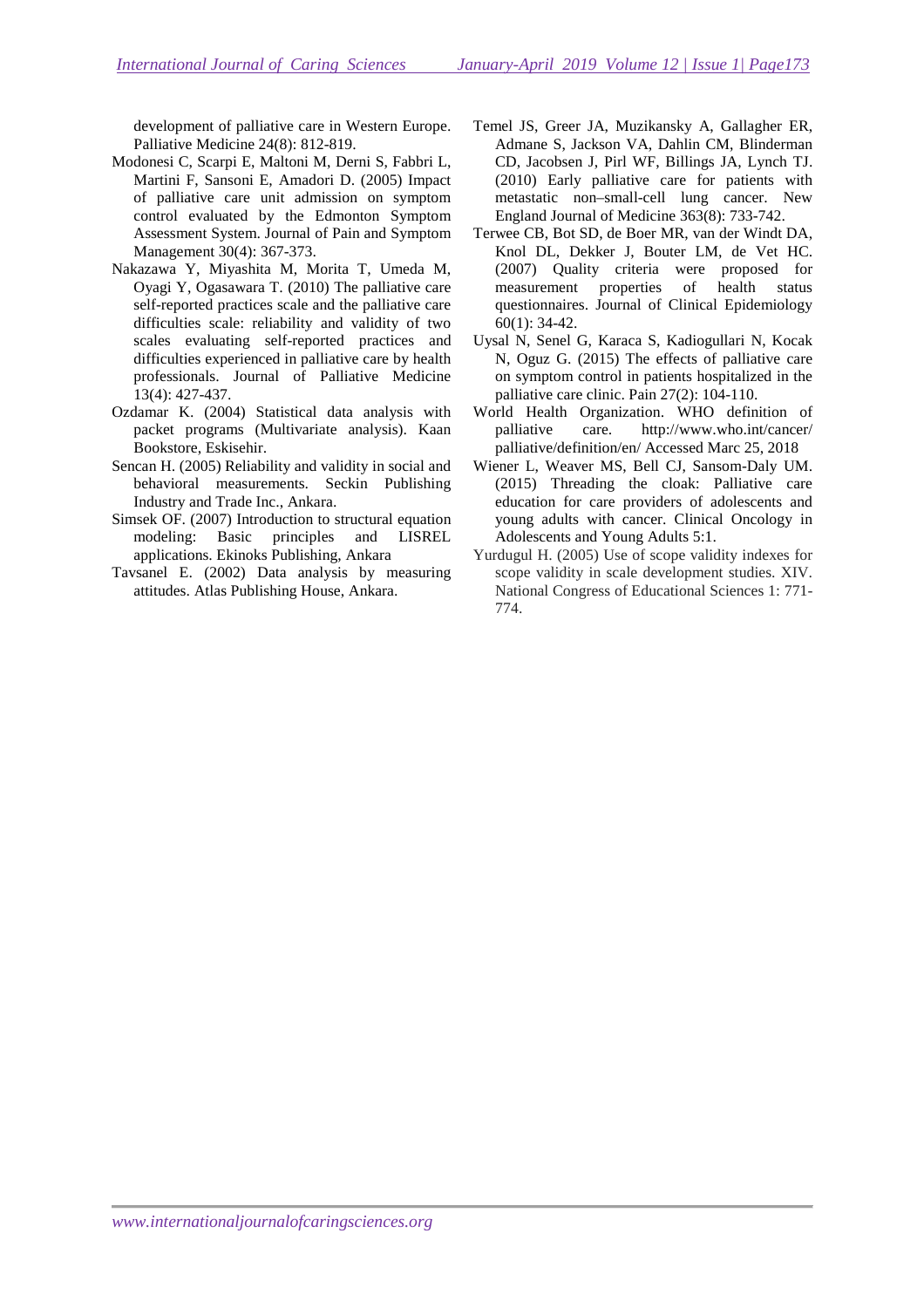

Chi-Square=135.95, df=80, P-value=0.001, RMSEA=0.045

# **Figure 1. Confirmatory Factor Analysis of Palliative Care Difficulties Scale**